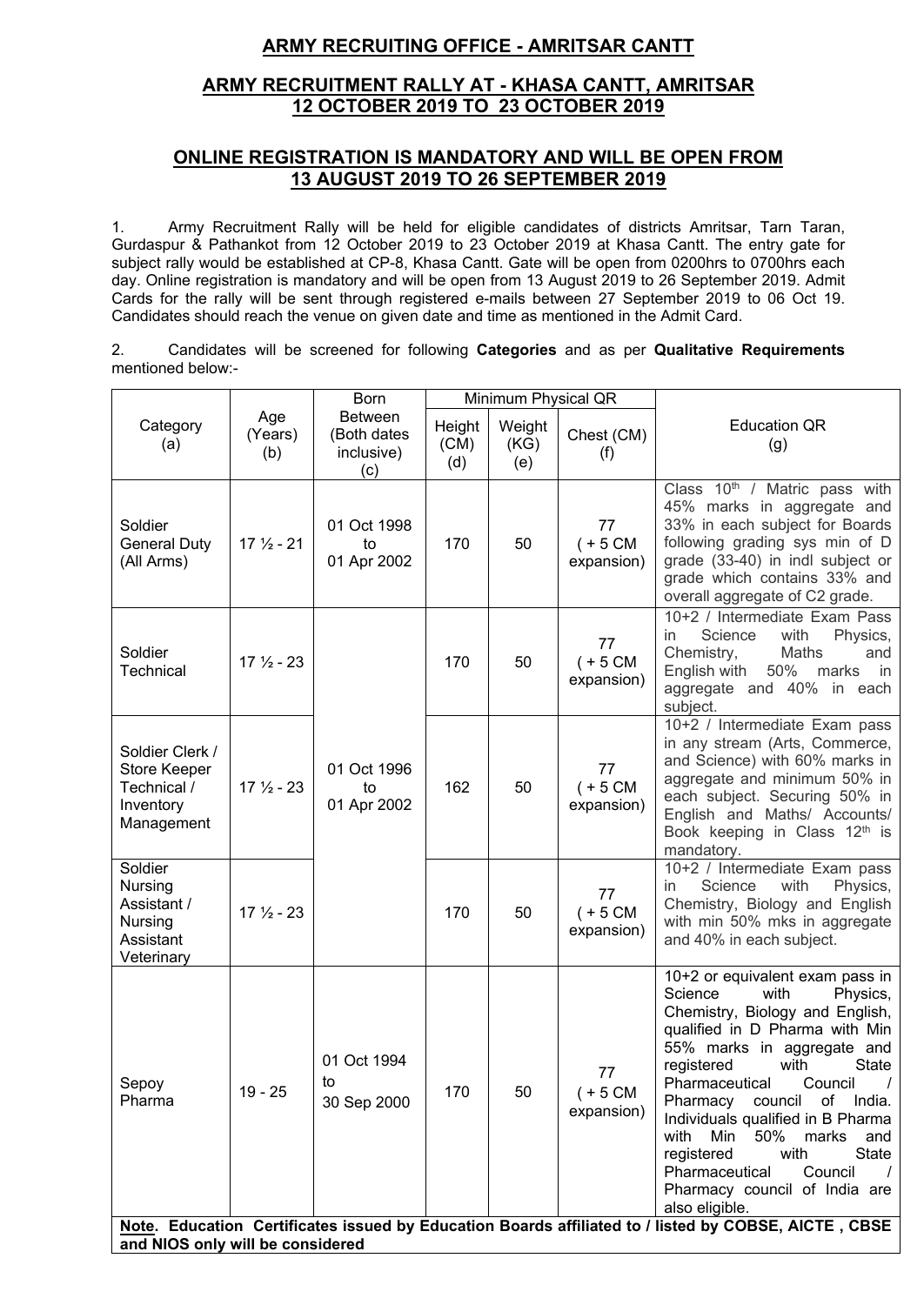| Special Instructions - Physical standards<br>1. Applicants hailing from Kandi Area are eligible for following relaxation in physical standards subject to producing Kandi Area<br>Certificate signed by SDM: |              |                                             |              |  |  |  |  |
|--------------------------------------------------------------------------------------------------------------------------------------------------------------------------------------------------------------|--------------|---------------------------------------------|--------------|--|--|--|--|
| Hight<br>(a)                                                                                                                                                                                                 | (b)          | Weight<br>48 kg<br>$\overline{\phantom{a}}$ |              |  |  |  |  |
| 163 CM<br>Sol GD & Sol Tech -<br>(i)<br>Sol Clk/SKT<br>162 CM<br>(ii)                                                                                                                                        |              |                                             |              |  |  |  |  |
| @ Relaxation in Physical Standards                                                                                                                                                                           |              |                                             |              |  |  |  |  |
| Category                                                                                                                                                                                                     | Height (Cms) | Chest (Cms)                                 | Weight (Kgs) |  |  |  |  |
| Sons of Servicemen(SOS) / Ex-Servicemen (SOEX)/ War                                                                                                                                                          |              |                                             |              |  |  |  |  |
| Widows(SOWW) / Widows of Ex-Servicemen.                                                                                                                                                                      |              |                                             |              |  |  |  |  |
| Adopted son / son-in-law of a War Widow, if she has no son                                                                                                                                                   | 2            |                                             |              |  |  |  |  |
| including a legally adopted son of Serving Soldier / Ex-Servicemen                                                                                                                                           |              |                                             |              |  |  |  |  |
| Outstanding Sportsmen (International / National / State / District                                                                                                                                           | 2            | 3                                           | 5            |  |  |  |  |
| level having secured 1st / 2nd Position in last two years)                                                                                                                                                   |              |                                             |              |  |  |  |  |
| @ Note – Relaxation in Physical Standards is either for wards of servicemen / ex servicemen or sportsmen (not both) and is in                                                                                |              |                                             |              |  |  |  |  |
| addition to the Special Physical Standards                                                                                                                                                                   |              |                                             |              |  |  |  |  |

3. Candidates will be tested as stated below :-

|                                                                                                                                                             | <b>Physical Fitness Test (At Rally Site)</b> |                     |       |              |                | <b>Remarks</b> |
|-------------------------------------------------------------------------------------------------------------------------------------------------------------|----------------------------------------------|---------------------|-------|--------------|----------------|----------------|
| 1.6 Km Run                                                                                                                                                  |                                              | Beam                | (Pull | 9 Feet       | $Zig - Zag$    |                |
|                                                                                                                                                             |                                              | $Ups$ )             |       | <b>Ditch</b> | <b>Balance</b> |                |
| Group                                                                                                                                                       | Marks                                        | Pull                | Marks |              |                |                |
|                                                                                                                                                             |                                              | Ups                 |       |              |                |                |
| Group I - Uptill 5 Min 30 Sec                                                                                                                               | 60                                           | 10                  | 40    | Need to      | Need<br>to     |                |
|                                                                                                                                                             |                                              | 9                   | 33    | Qualify      | Qualify        |                |
| Group $II - 5$ Min 31 Sec to 5 Min 45 Sec                                                                                                                   | 48                                           | 8                   | 27    |              |                |                |
|                                                                                                                                                             |                                              |                     | 21    |              |                |                |
|                                                                                                                                                             |                                              | 6                   | 16    |              |                |                |
| <b>Physical Measurement (At Rally Site)</b><br>Physical measurements will be carried out as per the Physical standards listed at Para 2 above               |                                              |                     |       |              |                |                |
|                                                                                                                                                             |                                              | <b>Medical Test</b> |       |              |                |                |
| (a) As per laid down medical standards at the Rally Site.                                                                                                   |                                              |                     |       |              |                |                |
| (b) Unfit candidates will be referred to MH / CH / BH for specialist review. Candidates referred for specialist review should present                       |                                              |                     |       |              |                |                |
| themselves to the nominated MH / CH / BH by 5 <sup>th</sup> day of generation of medical review barring Sunday/Closed holiday and report                    |                                              |                     |       |              |                |                |
| back to ARO for issue of Admit Card for CEE, in case declared FIT.                                                                                          |                                              |                     |       |              |                |                |
| Written Test through Common Entrance Examination (CEE)                                                                                                      |                                              |                     |       |              |                |                |
| (a) Will be conducted for medically fit candidates at nominated venue. Location, Date and time of written test will be intimated at                         |                                              |                     |       |              |                |                |
| rally site and through Admit Cards.                                                                                                                         |                                              |                     |       |              |                |                |
| (b) Admit card for the CEE for the Rally Fit candidates will be issued at Rally Site itself.                                                                |                                              |                     |       |              |                |                |
| (c) Admit card for the CEE for the Review Fit cases will be issued after getting medically fit by concerned specialist / specialists at<br>$MH / CH / BH$ . |                                              |                     |       |              |                |                |

4. Candidates are required to bring following documents / certificates in original with two attested photocopies with them to the rally site :-

(a) **Admit Card**. Printed with Laser Printer on good quality paper (Do not shrink the size).

(b) **Photograph**. Twenty copies of unattested Passport size colour photographs developed on good quality photographic paper in white background not more than three months old. Computer printouts / photo shopped photographs will **NOT be** accepted.

## (c) **Education Certificates**.

(i) Education Certificates with marks sheet in original of all educational qualifications achieved by candidate i.e. Matric / Intermediate / Graduation etc from recognized School / College / Board / University.

(ii) Provisional / online education certificate should be certified ink signed by the head of the educational institution of concerned Board / University.

(iii) Candidates with matric certificate from Open School should bring School Leaving Certificate countersigned by BEO / DEO.

(d) **Domicile Certificate**. Domicile Certificate with photograph issued by Tehsildar/District Magistrate.

(e) **Caste Certificate**. Caste Certificate affixed with photograph of the candidate issued by the Tehsildar/District Magistrate.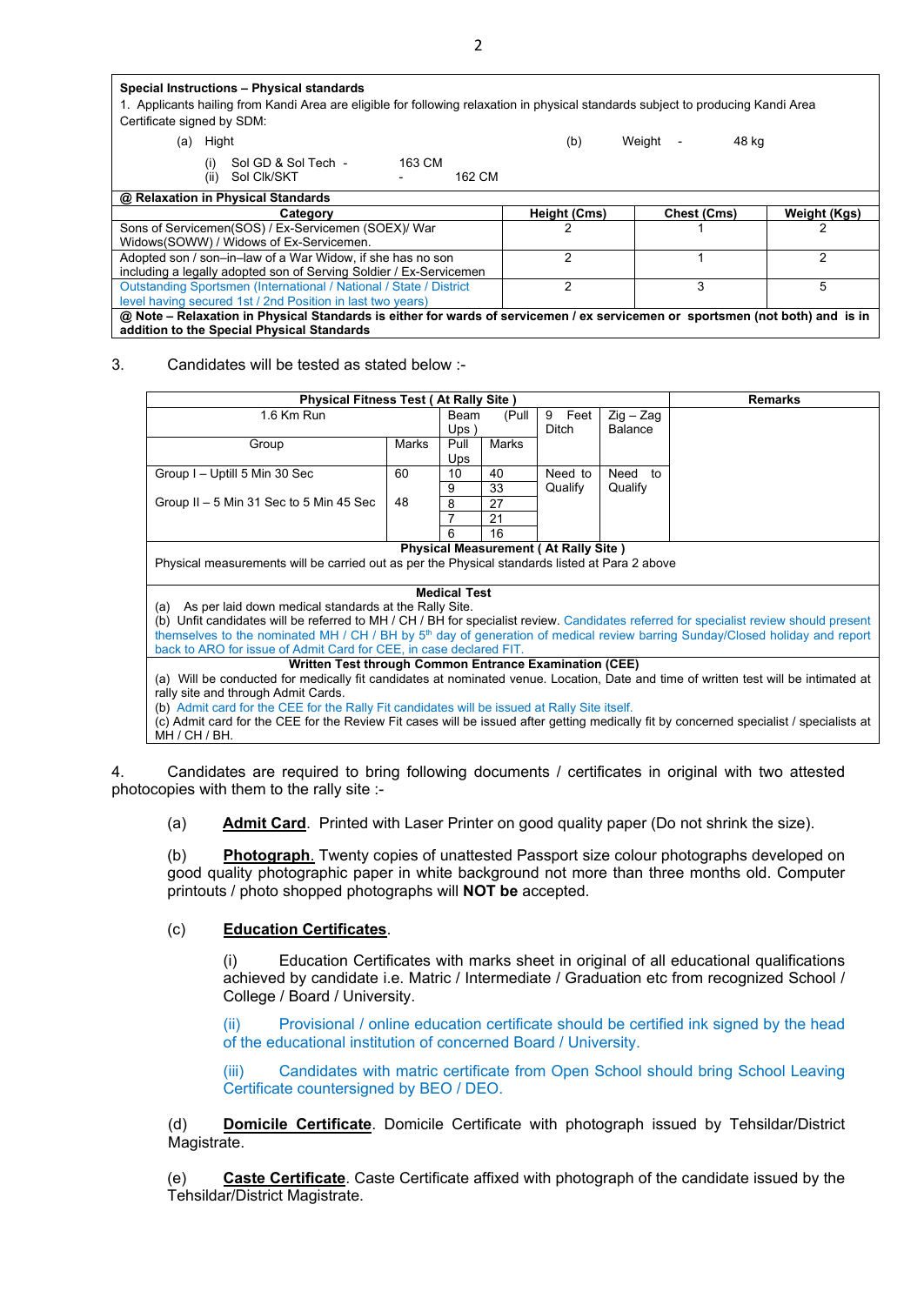(f) **Kandi Area Certificate**. Kandi Area Certificate issued by the Tehsildar/DM/SDM, If applicable.

(g) **Dogra Certificate**. Dogra Community Certificate issued by the Tehsildar/SDM, If applicable.

(h) **Religion Certificate**. Religion Certificate issued by the Tehsildar/SDM. (if religion as **"SIKH/ HINDU/ MUSLIM/ CHRISTIAN"** is not mentioned in caste certificate).

(j) **School Character Certificate**. School Character Certificate issued by the School/College Principal/Headmaster, where the candidate last studied.

(k) **Character Certificate**. Character Certificate with photograph issued by Village Sarpanch/Municipal Corporation **within last six months**.

(l) **Unmarried Certificate**. Unmarried Certificate for candidates less than 21 years of age with photograph issued by Village Sarpanch/Municipal Corporation **within last six months**.

(m) **Relationship Certificate**. SOS/ SOEX/ SOW/ SOWW Candidates are required to produce the following documents:-

(i) Relationship certificate issued from respective Record Office only duly signed by Record Officer with Personal number, Rank, Name and particular of the Record Officer issuing the Relationship Certificate with office seal/stamp is endorsed. In addition, the candidate will also submit an affidavit duly affixed with joint photograph stating the relationship affirmed before a 1<sup>st</sup> Class Judicial Magistrate or notary. Format of affidavit attached as per **Appendix 'A**.

(ii) A declaration to the affect as mentioned in the Affidavit on Ten Rupees Non-Judicial Stamp paper prepared by the ESM duly signed by 1<sup>st</sup> Class/ Executive/ Judicial Magistrate is required to be submitted by the candidate at rally site. **Format of affidavit attached as per Appendix B.**

(iii) Original Discharge Book of Ex-Serviceman also to be produced. Name and date of birth of the candidate must have been recorded in it.

(n) **NCC Certificate**. NCC A/ B/ C certificates and Republic Day Parade certificate should have photograph of the candidate duly attested by issuing authority. **Provisional NCC A/ B/ C pass certificates will only be accepted if authenticated by concerned NCC Group Commanders**.

### (o) **Sports Certificate**.

Sportsmen who have represented India at International level and State at National level within the last two years. For list of sports under which, relaxation in physical standards is admissible, attention is invited to [www.joinindianarmy.nic.in](http://www.joinindianarmy.nic.in/) website.

Sportsmen who have represented District at State level and University team or regional team at District level with 1<sup>st</sup> /2<sup>nd</sup> position within last two years. Sports certificates should be with registration number and from govt recognized sports institutes / bodies as under:-

| (aa) | All Sr/Jr National Championship certificates<br>Certificate | - Respective<br><b>National Federation.</b>      |
|------|-------------------------------------------------------------|--------------------------------------------------|
| (ab) | All State & Dist level certificates                         | - Respective State<br><b>Sports Association.</b> |
| (ac) | All University level certificate                            | - Inter University<br>Sports Board.              |
| (ad) | All School level certificates                               | - All India School Games<br><b>Federation</b>    |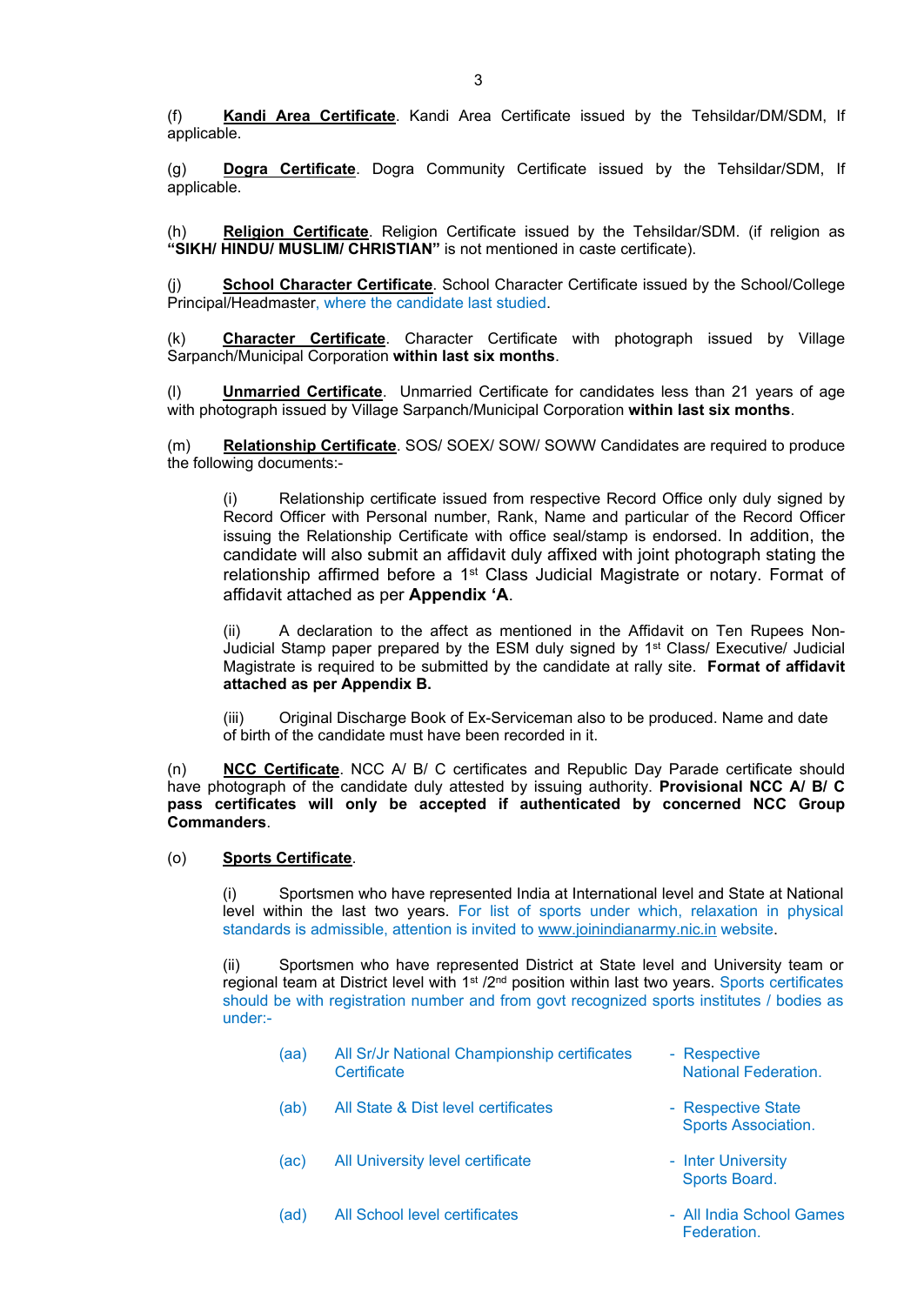(p) **Affidavit**. Duly signed by candidate on **Rs 10/- Non-judicial Stamp paper as per specimen attached duly attested by notary will be submitted by all candidate**. Format of affidavit attached as per **Appendix 'B'**.

(q) **Single Bank A/C, PAN Card & AADHAR Card**. Single Bank A/C, PAN Card & Aadhar Card are mandatory documents for final enrolment for purpose of Pay & allowances.

#### 5. **Special Instructions**.

(a) Sikh candidates should bring 12 Photoraphs in turban & 12 Photographs without turban.

(b) **All candidates are required to carry Affidavit as per Appendix B. Candidates not having the required Affidavit will not be allowed to appear in the Recruitment Rally.**

## (c) **MOBILE PHONES ARE NOT PERMITTED IN THE RALLY SITE.**

#### **Important Instructions**

6. **Administration**. Candidates are advised to bring sufficient eatables and drinking water with them since recruitment is a time consuming process.

#### 7. **Candidates will be permitted entry into the rally site only on production of Admit Card in duplicate generated online through the official website www.joinindianarmy.nic.in. Anyone found with fake admit card will be handed over to Civil Police.**

8. Recruitment into the army is a free service. Candidates are advised not to pay bribe to anyone for recruitment as it is based purely on merit. Selection process during recruitment at all stages is computerized and transparent. Therefore, candidates are advised to beware of touts as they cannot help them at any stage.

9. Candidates are advised to check their age & education criteria before participating in the rally. Candidates found under age / overage and not meeting education criteria will be disqualified.

10. Giving / taking bribe, production of bogus / fake certificates and indulging in unfair means is a criminal offence and liable for punishment under law.

11. Certificates with overwriting, tampering of seals or erasing/alteration of any type will not be accepted.

12. All documents submitted by the candidates are verified by government agencies before enrolment into Army. Strong legal action will be taken against individuals submitting fake documents. Even after recruitment, the service will be terminated if candidates are found to have produced fake documents or gave wrong information at the time of recruitment, despite the number of years of service individual may have rendered.

13. No compensation for Death / injury / loss etc during the rally and no travelling allowance / dearness allowance for journey is admissible. Candidates will participate in the rally at their own risk and the participation is totally and entirely voluntary. The signing of Indemnity Bond is a mandatory requirement.

## 14. **Use of Performance Enhancing Drugs**. **Use of any kind of performance enhancing drugs is strictly banned. Candidates shall be screened for using any kind of such drugs and having been found to have used the same will be debarred from further screening.**

15. **Tattoo.** Permanent body tattoos are only permitted on inner face of forearms i.e From inside of elbow to the wrist and on the reverse side of palm/back (dorsal) side of hand. Permanent body tattoos on any other part of the body are not acceptable and candidates will be barred from further selection.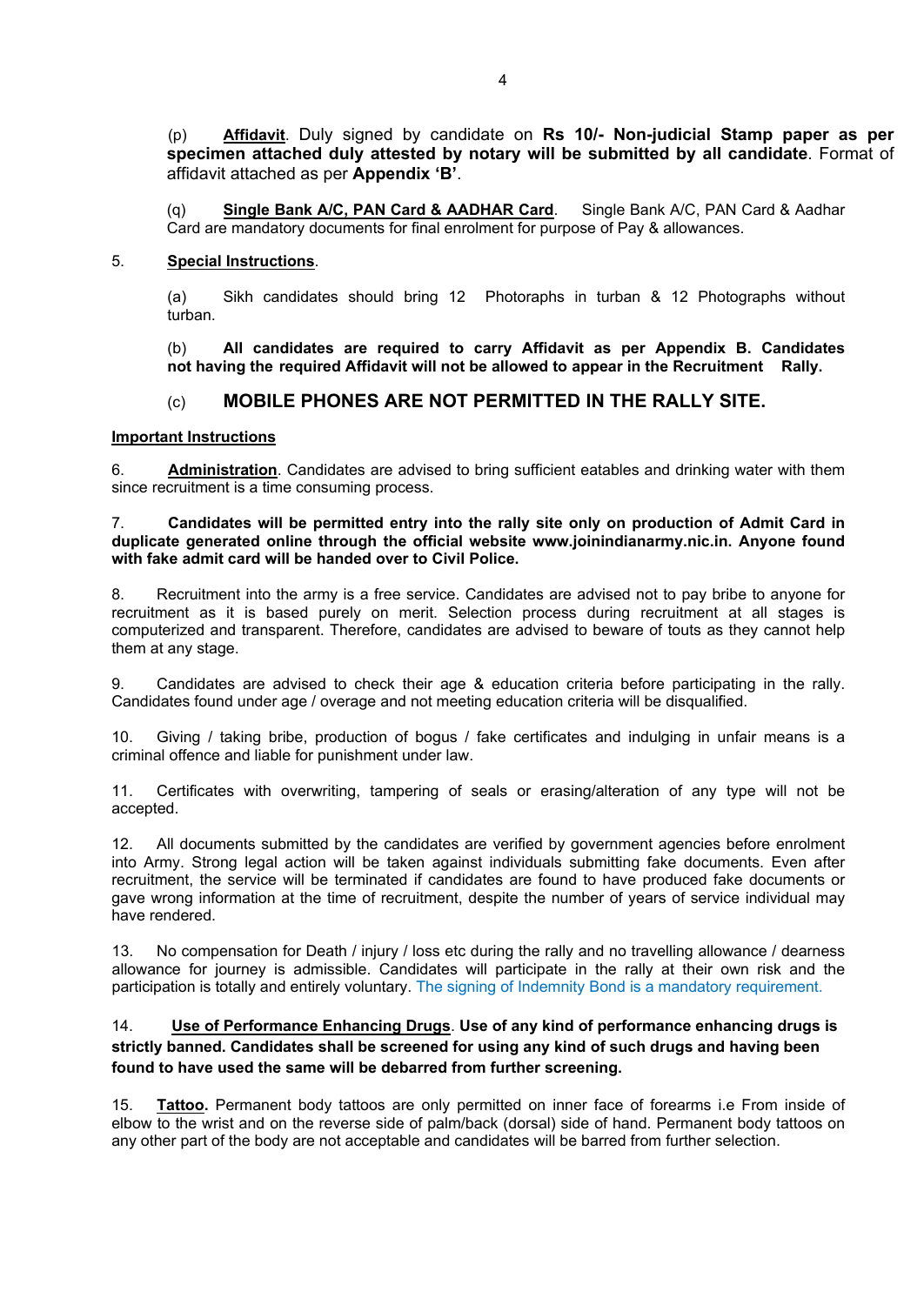16. If 180 days or more lapse between screening medical at the rally and despatch, medical will be done again and unfit candidates in this review will not be recruited.

17. Selection is provisional till Rahdari Certificate is issued and candidates are despatched for training.

18. Mobile phones are strictly not permitted in the rally site and at the time of CEE.

19. Candidates are advised in their own interest to undergo medical exam before coming for selection especially with respect to flat foot, poor vision, deformities and physical measurements. All are advised to ensure that their ears are free of wax by getting it cleaned by a doctor prior to the rally.

20. Candidates may have to present themselves at rally site for three to four days. Candidates should make arrangements for stay under their own arrangements.

21. Negative marking would be applicable in CEE.

22. Result of written examination will be declared on the official website **[www](http://www.joinindianarmy.nic.in/)**[.](http://www.joinindianarmy.nic.in/)**[joinindianarmy.nic.in](http://www.joinindianarmy.nic.in/) .** No separate letter will be sent to the candidate. It is responsibility of candidate to check his result and report to ARO for documentation.

23. For any clarification the applicant may contact our helpline number – **0183-2223361.**

**Disclaimer.** The terms and conditions, given in the notification and on the website are subject to change and should, therefore, be treated as guidelines only. In case of any ambiguity, the existing policies, rules and regulations of Indian Army / Government of India will be final. Details are also available on website [www.joinindianarmy.nic.in](http://www.joinindianarmy.nic.in/)

Dated : 26 Jul 2019 Director Recruiting

Sd/-x-x-x Place : Amritsar (Rajneesh Tyagi) Colonel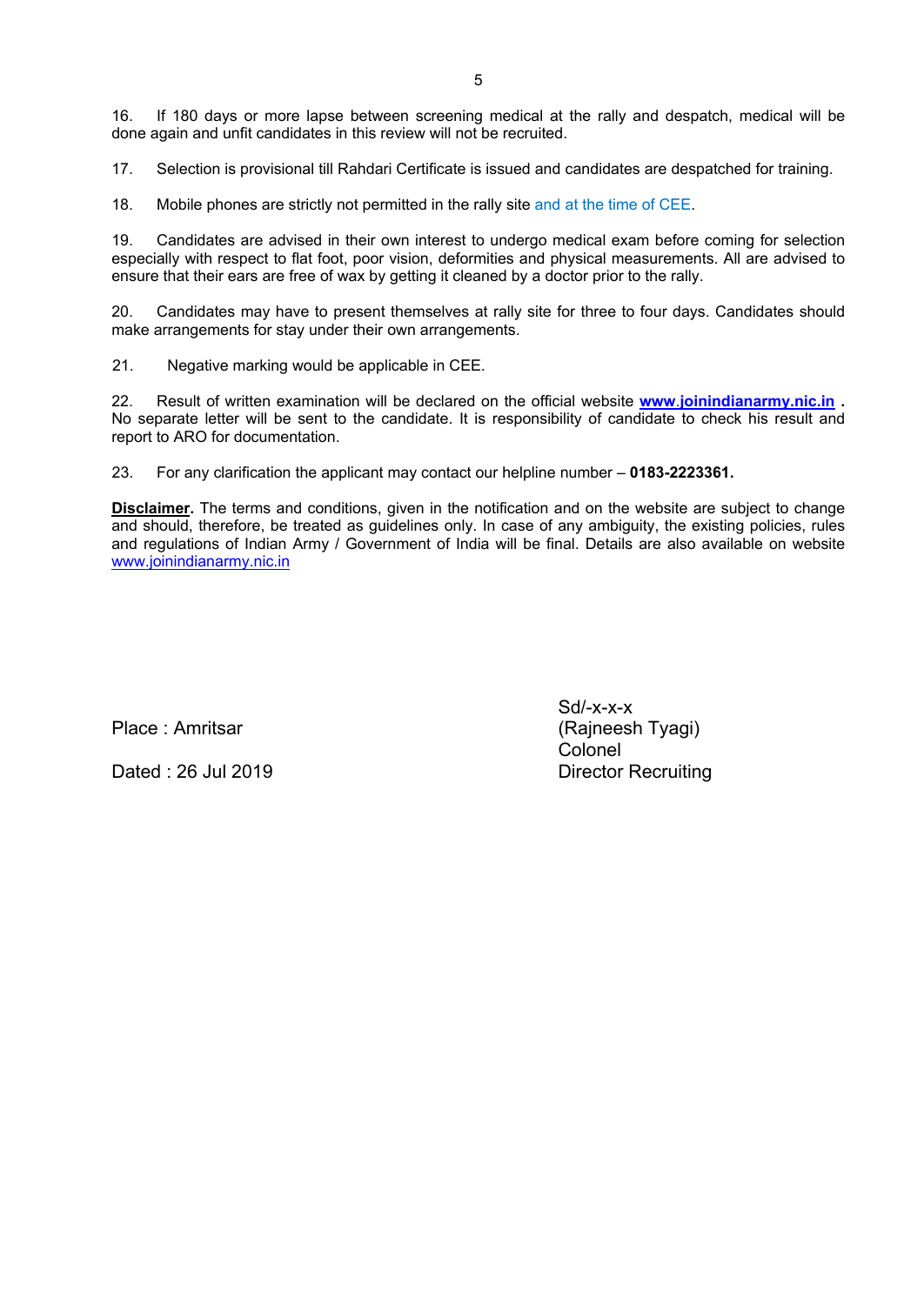# **Appendix 'A'**

## **FORMAT OF AFFIDAVIT**

# **NON JUDICIAL STAMP PAPER FOR RUPEES TEN ONLY**

Joint Photograph of Candidate with Father / Mother / Brother Self attested by Father / Mother / Brother (as the case may be)

| $\mathbf{1}$ . | I. No  | Rank                              | <b>Name</b>         |             | Οt                    |     |
|----------------|--------|-----------------------------------|---------------------|-------------|-----------------------|-----|
| (Unit)         | hereby | declare<br>that                   |                     | (Candidate) | Name)                 | s/o |
|                |        | (Father's Name) and               |                     |             | (Mother's Name) whose |     |
|                |        | photograph is affixed above is my | son / real brother. |             |                       |     |

2. Date of Birth of **Example 2.** Candidate's Name) is er the Birth Certificate No **EVILLE 19** issued by (Issuing Authority) and as recorded in the Matriculation Certificate No \_\_\_\_\_\_\_\_\_\_ issued by \_\_\_\_\_\_\_\_\_\_\_\_\_ Education Board.

3. I undertake that I am liable to be punished under Army Act if the declaration made by me at paragraph 1 and 2 above are found to be incorrect / false at any stage besides candidature \ of my son / brother will be cancelled by the Military Authority.

Date : \_\_\_\_\_\_\_\_\_\_\_\_\_\_\_\_\_\_\_\_\_\_\_\_\_\_\_\_\_\_\_\_\_\_\_\_\_

(Signature of Serving Soldier / Ex-Servicemen) (Army No, Rank, Name and Unit)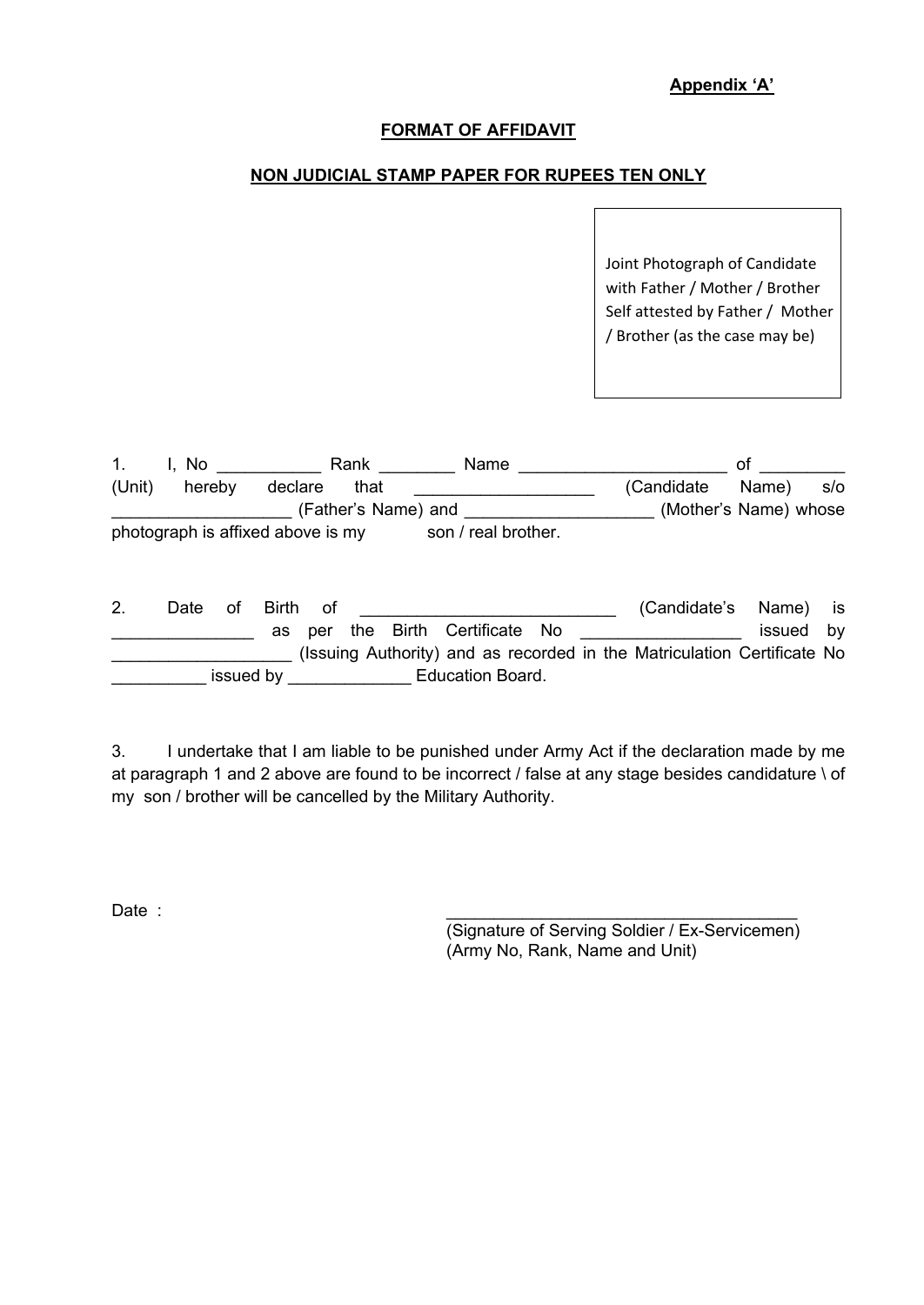## **AFFIDAVIT (FOR RUPEES TEN ONLY)**

| 1 <sub>1</sub> | in my respect :- | Son of<br>I, Name<br>while applying for enrolment in Army solemnly affirm & state the following | Passport size<br>photo of candidate |
|----------------|------------------|-------------------------------------------------------------------------------------------------|-------------------------------------|
|                | (a)              | I belong to the following Caste / Religion :-                                                   | $3.5 \times 4.5$ cm                 |
|                | Caste            | Sub Caste <b>Religion</b>                                                                       |                                     |
|                | (b)              | My Residential Addresses are as under :-                                                        |                                     |
|                |                  | Permanent Address (Address as per Native/ Permanent Resident<br>(i)<br>Certificate) :-          |                                     |
|                |                  | Eather's Name<br>House No                                                                       |                                     |

| Father's Name |       | House No |          |  |
|---------------|-------|----------|----------|--|
| Vill/Mohalla  |       | Tehsil   |          |  |
| Dist          | State |          | PIN Code |  |

# (ii) **Postal Address**

| Father's Name |              | House No |
|---------------|--------------|----------|
| Vill/Mohalla  |              | Tehsil   |
| Dist          | <b>State</b> | PIN Code |

(iii) I fully understand that if enrolled, a detailed verification of my character and antecedents will be carried out by police and civil administration from my permanent address submitted above and also places where I have resided in the last five years.

(iv) My places of residence in the last five years are as stated under :-

| S/No | <b>From</b> | To. | Residential address in full i.e.,<br>House Number, Lane/ Street/<br>Road, Village/ Town/ Mohalla,<br>Thana, Post Office, Tehsil and<br><b>District</b> |
|------|-------------|-----|--------------------------------------------------------------------------------------------------------------------------------------------------------|
| (a`  |             |     |                                                                                                                                                        |
| (b   |             |     |                                                                                                                                                        |

(c) I am married / unmarried.

(d) I hereby certify that I am not involved in any civil/criminal case.

**OR**

I was involved in following cases but was acquitted.

 $(i)$   $\qquad \qquad$  $(ii)$   $\qquad \qquad$ 

**OR**

Following court cases / FIR are pending against me :-

| (i)  |  |
|------|--|
| (ii) |  |

(e) **Consent Certificate**. I am below 18 years and my parents give their consent, for attending the Army Recruitment Rally. (if applicable)

Signature of Father \_\_\_\_\_\_\_\_\_\_\_